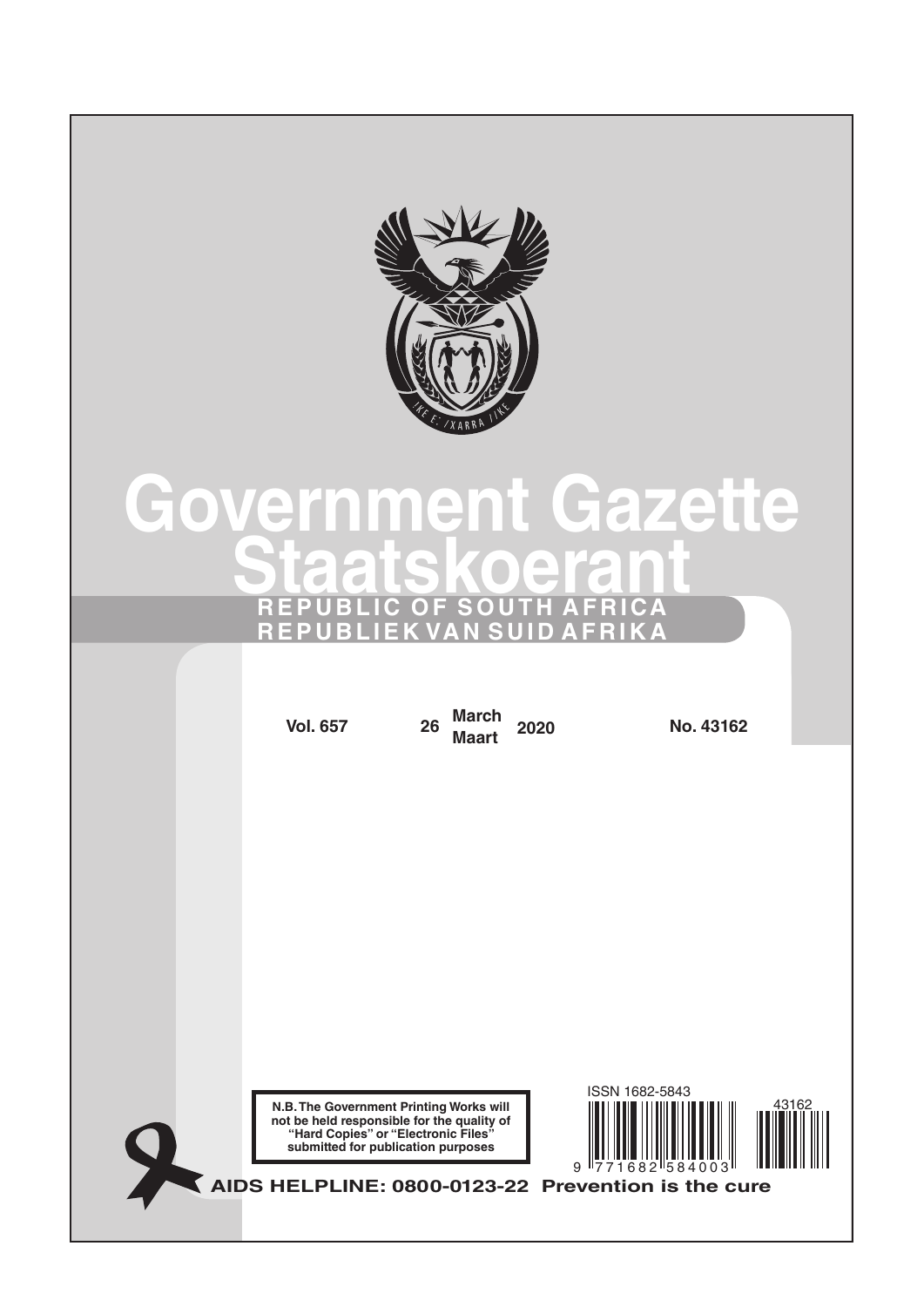### **IMPORTANT NOTICE:**

**The GovernmenT PrinTinG Works Will noT be held resPonsible for any errors ThaT miGhT occur due To The submission of incomPleTe / incorrecT / illeGible coPy.**

**no fuTure queries Will be handled in connecTion WiTh The above.**

### **Contents**

| No. |                                                                                                           | Gazette<br>No. | Page<br>No. |
|-----|-----------------------------------------------------------------------------------------------------------|----------------|-------------|
|     | <b>GOVERNMENT NOTICES • GOEWERMENTSKENNISGEWINGS</b>                                                      |                |             |
|     | Home Affairs, Department of/ Binnelandse Sake, Departement van                                            |                |             |
| 416 | Disaster Management Act (57/2002): Directions issued by Minister of Home Affairs: Measures to prevent and | 43162          |             |

This gazette is also available free online at **www.gpwonline.co.za**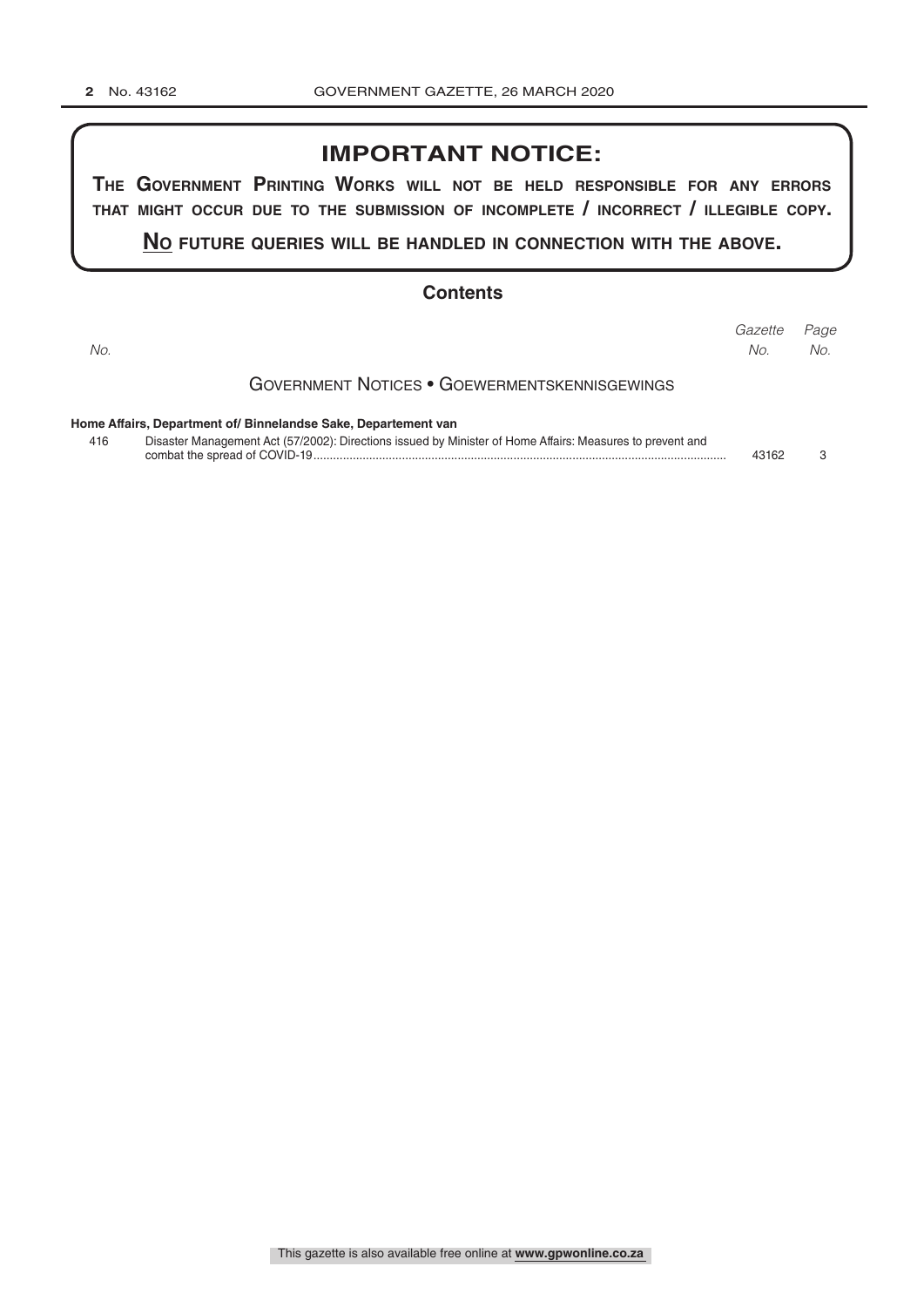### Government Notices • Goewermentskennisgewings

### **DEPARTMENT OF HOME AFFAIRS**

**NO. 416 26 MARCH 2020**

### **DISASTER MANAGEMENT ACT, 2002**

## DIRECTIONS ISSUED IN TERMS OF REGULATION 10(8) OF THE REGULATIONS MADE UNDER SECTION 27(2) OF THE DISASTER MANAGEMENT ACT, 2002 (ACT NO. 57 OF 2002): MEASURES TO PREVENT AND COMBAT THE SPREAD OF COVID-19

I, Dr P A Motsoaledi, MP, the Minister of Home Affairs, in terms of regulation 10(8) of the Regulations issued in terms of the Disaster Management Act, 2002 (Act No. 57 of 2002) hereby issue the directions set out in the Schedule hereto regarding temporary measures in respect of entry into or exit out of the Republic in order to prevent and combat the spread of the COVID-19.

P A MOTSOALEDI, MP **MINISTER OF HOME AFFAIRS** DATE:

### **SCHEDULE**

#### **DEFINITIONS**  $\mathbf 1$ .

In these directions, a word or expression bears the meaning assigned to it in the Immigration Act, 2002 and regulations published on 18 March 2020 by the Minister of Cooperative Governments and Traditional Affairs in terms section 27(2) of the Disaster Management Act, 2002 (Disaster Management Regulations, 2020), unless the context otherwise indicates-

#### **PURPOSE**  $2<sub>1</sub>$

The purpose of these directions is to-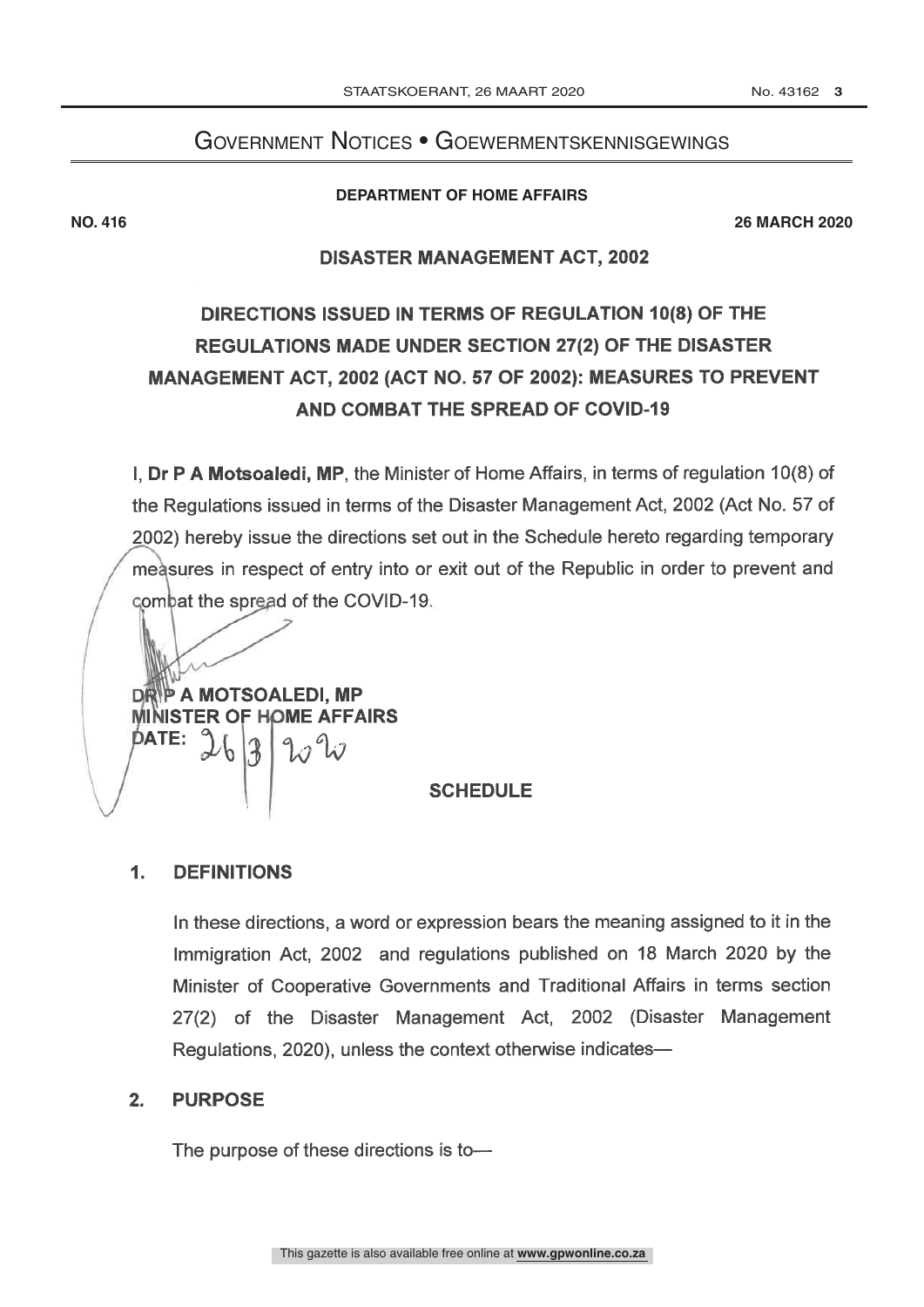- prescribe temporary measures or steps currently necessary to manage (a) COVID-19 in order to reduce its impact in the Republic, by preventing the importation of, and minimising the local transmission of, the virus; and
- (b) provide directions to officials of the Department of Home Affairs and other organs of State, responsible for the implementation of the Immigration Act, 2002, and to the extent possible, disseminate information to all affected persons, on applicable measures as set out in the directions.

#### **AUTHORITY**  $\overline{3}$ .

- 3.1 The COVID-19 was classified as a pandemic by the World Health Organisation ("WHO"), and following related developments within the Republic, the Government of the Republic declared a national state of disaster relating to COVID-19 in terms of the Disaster Management Act, 2002.
- 3.2 Section 26(2)(b) of the Disaster Management Act, 2002 provides that a national disaster, once declared, must be managed in accordance with existing legislation, as well as contingency arrangements as augmented by disaster management regulations or directions issued in terms of section 27(2) of the Disaster Management Act, 2002.
- 3.3 These directions are issued pursuant to regulation 10(8) of the Disaster Management Regulations 2020 to provide for measures necessary to manage COVID-19, and are valid for the duration of the declared national state of disaster.

#### $\mathbf{4}$ **APPLICATION**

These directions apply to citizens, permanent residents and other foreign nationals to whom the Immigration Act, 2002 applies during the national state of disaster, except that during the National Lockdown paragraph 17 will apply.

#### **WITHDRAWAL OF VISAS** 5.

5.1 With the exception of foreigners who on or before 15 March 2020 were already in the Republic, all temporary residence visas issued to foreigners residing in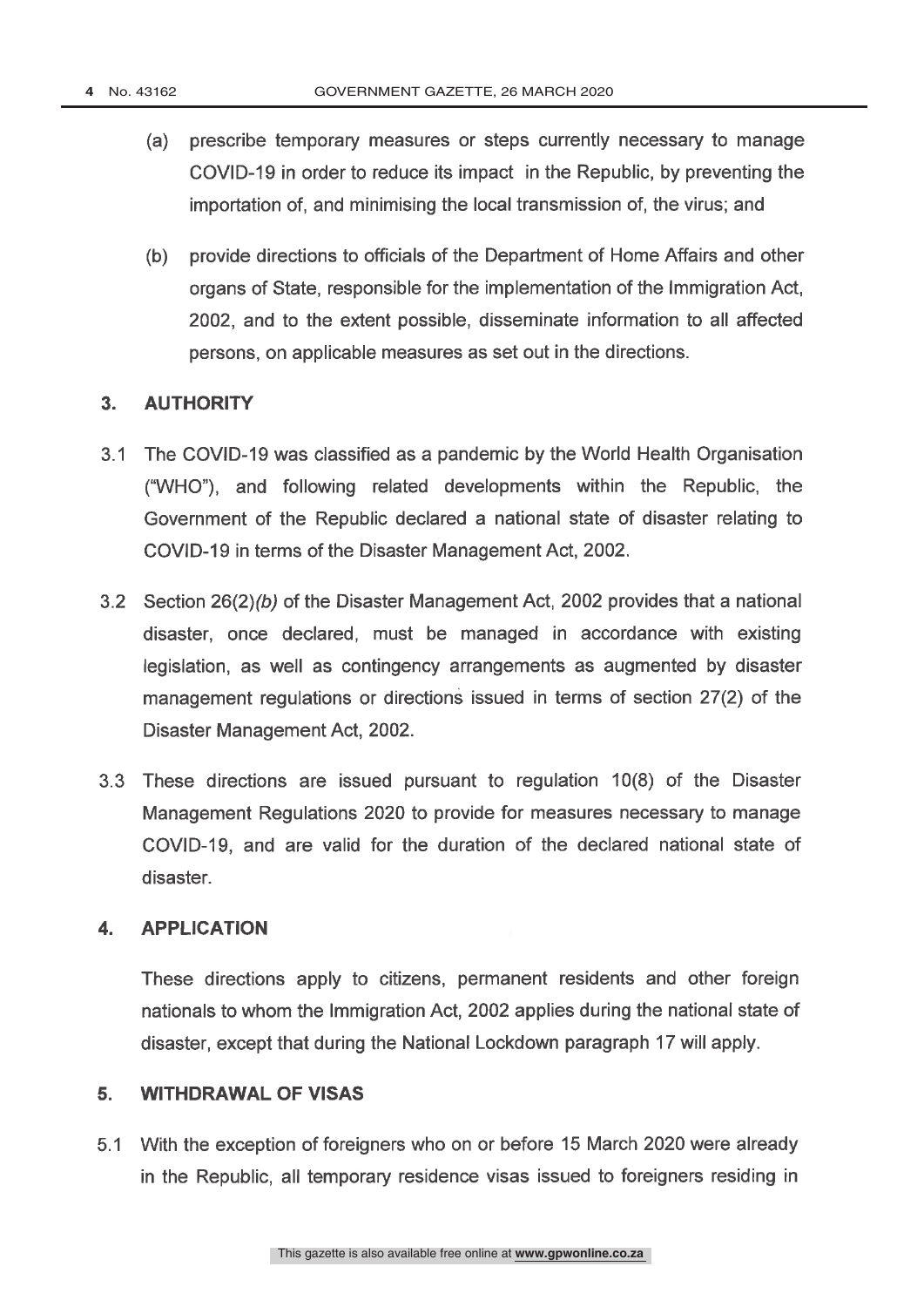high risk countries are subject to section 10(9) and (10) of the Immigration Act, 2002 withdrawn with effect from the date of publication of these directions.

5.2 A foreigner who departed from a high risk country or, transited through a high risk country or having been issued with a relevant visa, and who entered the Republic on or after 15 February 2020 is required to immediately notify a medical practitioner in accordance with the procedure for a suspected COVID-19 case.

#### **SUSPENSION OF VISA EXEMPTIONS** 6.

- 6.1 The visa exemptions granted in terms of section  $10A(4)(a)$  of the Immigration Act, 2002, allowing visa free movement for foreigners who are nationals of a high risk country are with effect from the date of publication of these directions withdrawn: Provided that a person entitled to such exemption had not been admitted into the Republic as of 15 March 2020.
- 6.2 A foreigner entitled to a visa exemption referred to in paragraph 6.1 who departed from a high risk country or transited through a high risk country and who entered the Republic on or after 15 February 2020 is required to immediately notify a medical practitioner in accordance with the procedure for a suspected COVID-19 case.

#### $\overline{7}$ . **REFUSAL OF VISAS**

- 7.1 A foreigner who has been in, or departed from, or transited through, a high risk country since 15 February 2020 may not be granted a visa and is, for the purposes of eligibility for a visa, deemed to be a prohibited person as provided for in section 29 of the Immigration Act, 2002.
- 7.2 During the period of the national state of disaster which was declared in the Republic on 15 March 2020, no visa application may be considered from a national of, or person residing in, a high risk country Provided that an application from a national of a high risk country may be considered if such national is not ordinarily residing in that country, and had not been in that country or any other high risk country since 15 February 2020, and such application may be considered if it is made from a country not classified a high risk country.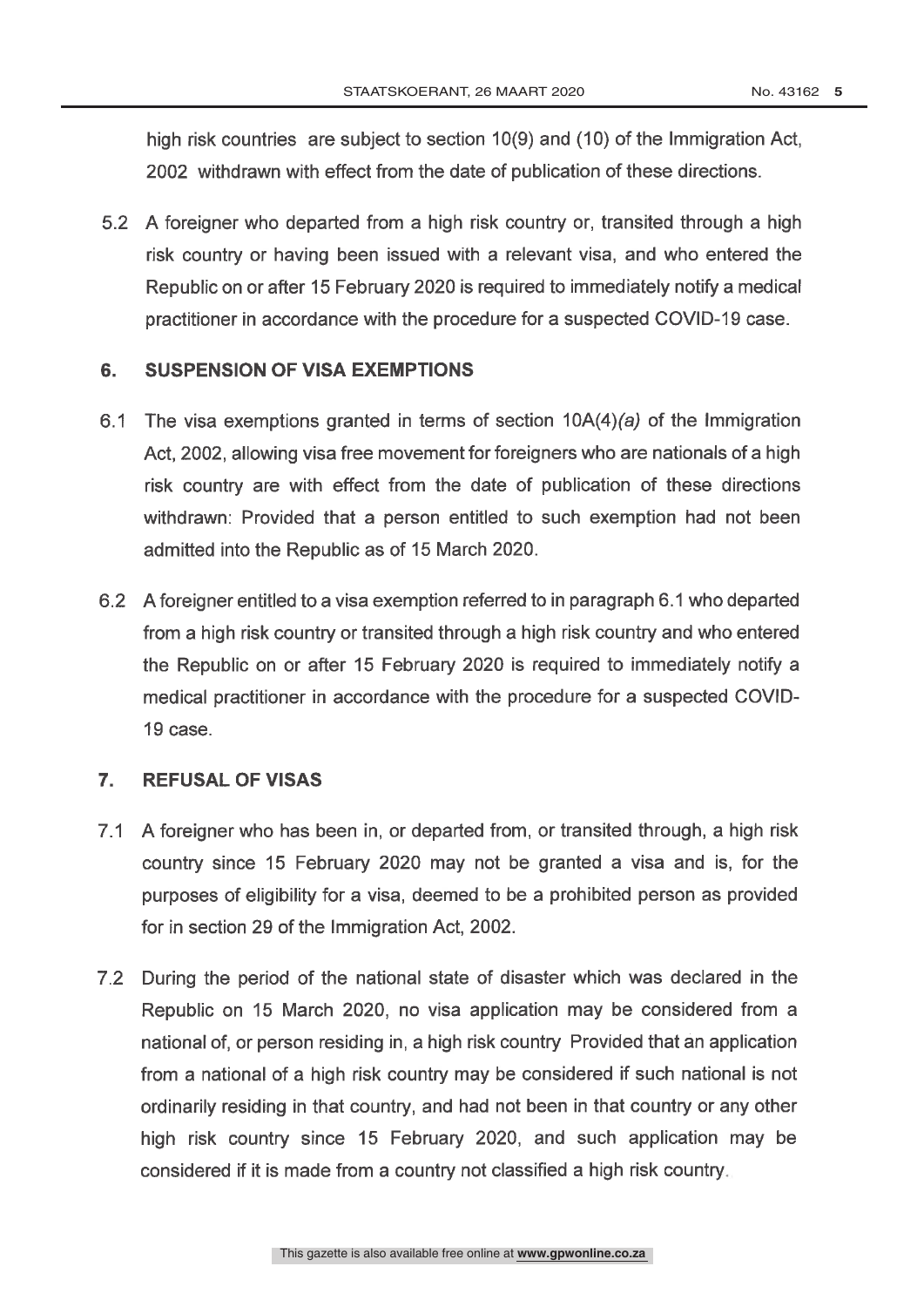#### **REFUSAL OF ADMISSION FOR FOREIGNERS**  $\mathbf{8}$ .

- 8.1 A foreigner who has been in, or departed from, or transited through, a high risk country since 15 February 2020, may not be admitted into the Republic.
- 8.2 A foreigner contemplated in paragraph 8.1 is, for the purposes of the state of national disaster deemed to be a prohibited person as contemplated in section 29 of the Immigration Act, 2002, and may not be admitted into the Republic.

#### $9<sub>1</sub>$ ADMISSION OF CITIZENS AND PERMANENT RESIDENTS

- 9.1 A South African citizen or a permanent resident who departed from or transited through, a high risk country since 15 February 2020 must upon arrival at a port of entry be processed for admission in accordance with the procedure for a suspected COVID-19 case as determined by a port health official or medical practitioner.
- 9.2 A South African citizen or a permanent resident who departed from or transited through, a high risk country since 15 February 2020 must, for purposes of admission, upon return to the Republic, be subjected to prescribed screening or examination procedure as the immigration officer, in consultation with a port health official or medical practitioner may determine, and must be referred for isolation or quarantine, as the case may be.

#### **TRANSIT OF FOREIGNERS THROUGH THE REPUBLIC**  $10.$

- 10.1 Subject to paragraph 10.2, any foreigner having been in, or who departed from, or transited through, a high risk county since 15 February 2020 must be denied a transit visa, or must be denied authority to transit through the Republic.
- 10.2 A foreigner who is resident in a neighbouring country to the Republic who departed from or transited through, a high risk country since 15 February 2020 must, prior to his or her transit through the Republic, be subjected to prescribed screening or examination procedure as the immigration officer, in consultation with a port health official or medical practitioner may determine, and may be referred for isolation or quarantine, as the case may be.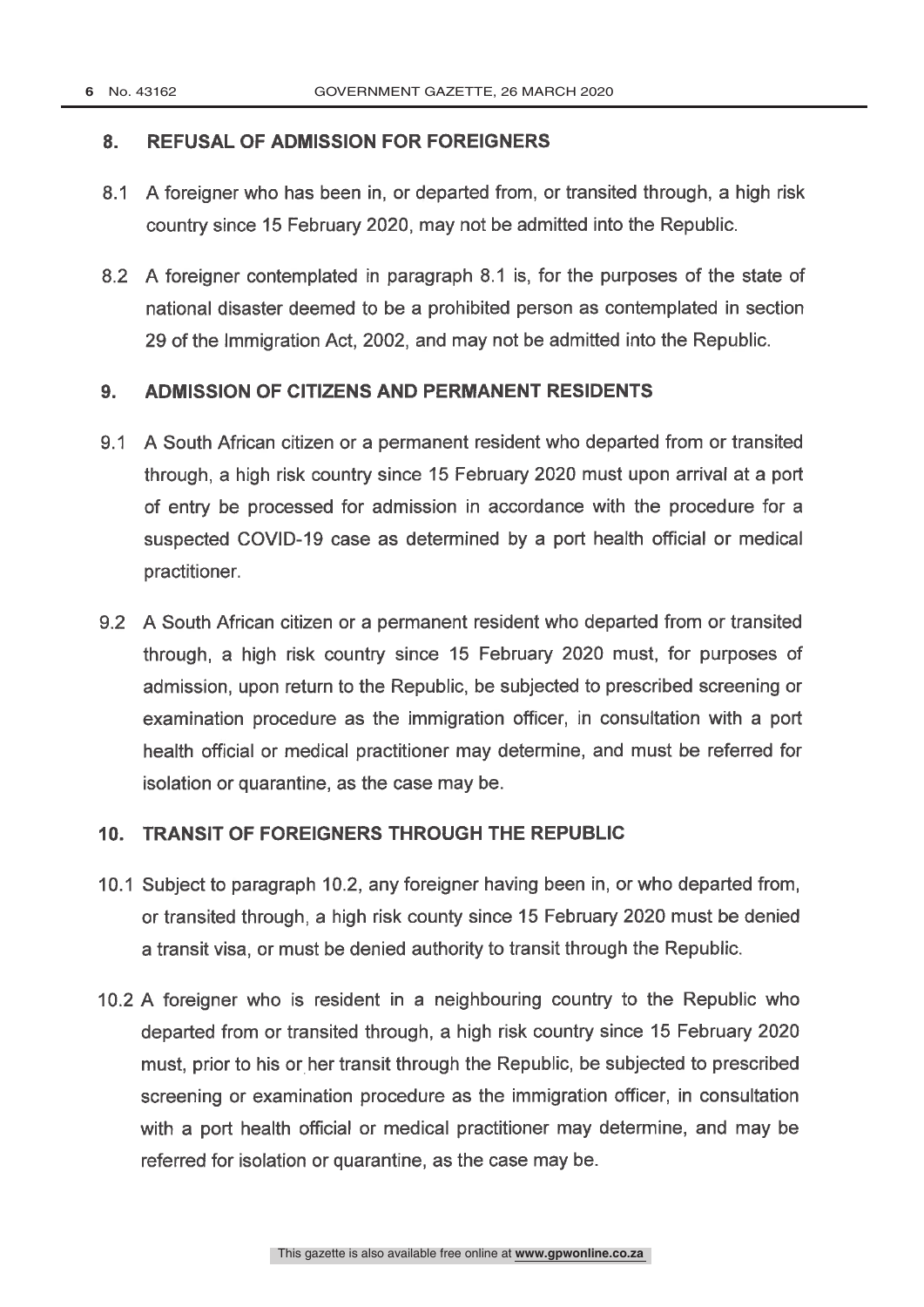### 11. DEPARTURE OF FOREIGNERS FROM THE REPUBLIC

- 11.1 A foreigner who is inside the Republic during the period of national state of disaster, and who entered the Republic since 15 February 2020, or having transited through, a high risk country may, prior to his or her departure from the Republic, be subjected to examination as a port health official or a medical practitioner may determine.
- 11.2 A foreigner referred to in paragraph 11.1 must, when departing from the Republic, or on application for such departure, comply with any other applicable regulations or directives relating to the declared national state of disaster.
- 11.3 A foreigner referred to in paragraph 11.1 who leaves the Republic, may not during the subsistence of the national state of disaster be re-admitted into the Republic, if he or she travelled to or through a high risk country and paragraph 7 must apply in relation to such foreigner.

### 12. VISA CONCESSIONS FOR FOREIGNERS INSIDE THE REPUBLIC

- 12.1 A foreigner who is inside the Republic, during the period of a national state of disaster, and who entered the Republic since 15 February 2020, or before that date, and who originates from a high risk country, and who, for reasons related to the pandemic, may not be able to return to his or her country of origin during this period, is entitled to visa concessions that may be determined by the Minister in order to enable such a foreigner to remain in the country for such period as may be determined by the Minister having regard to the existing state of affairs relating to the pandemic.
- 12.2 The visa concessions contemplated in paragraph 12.1 are applicable to the foreigners referred to in paragraph 12.1 who hold valid temporary residence visas that are due to expire, and must include those whose visas have expired during this period. The foreigners contemplated herein must be allowed to reapply for their respective visas or a relevant visa exemption without the need to first obtain authorisation in terms of the Immigration Act, 2002 to remain in the country.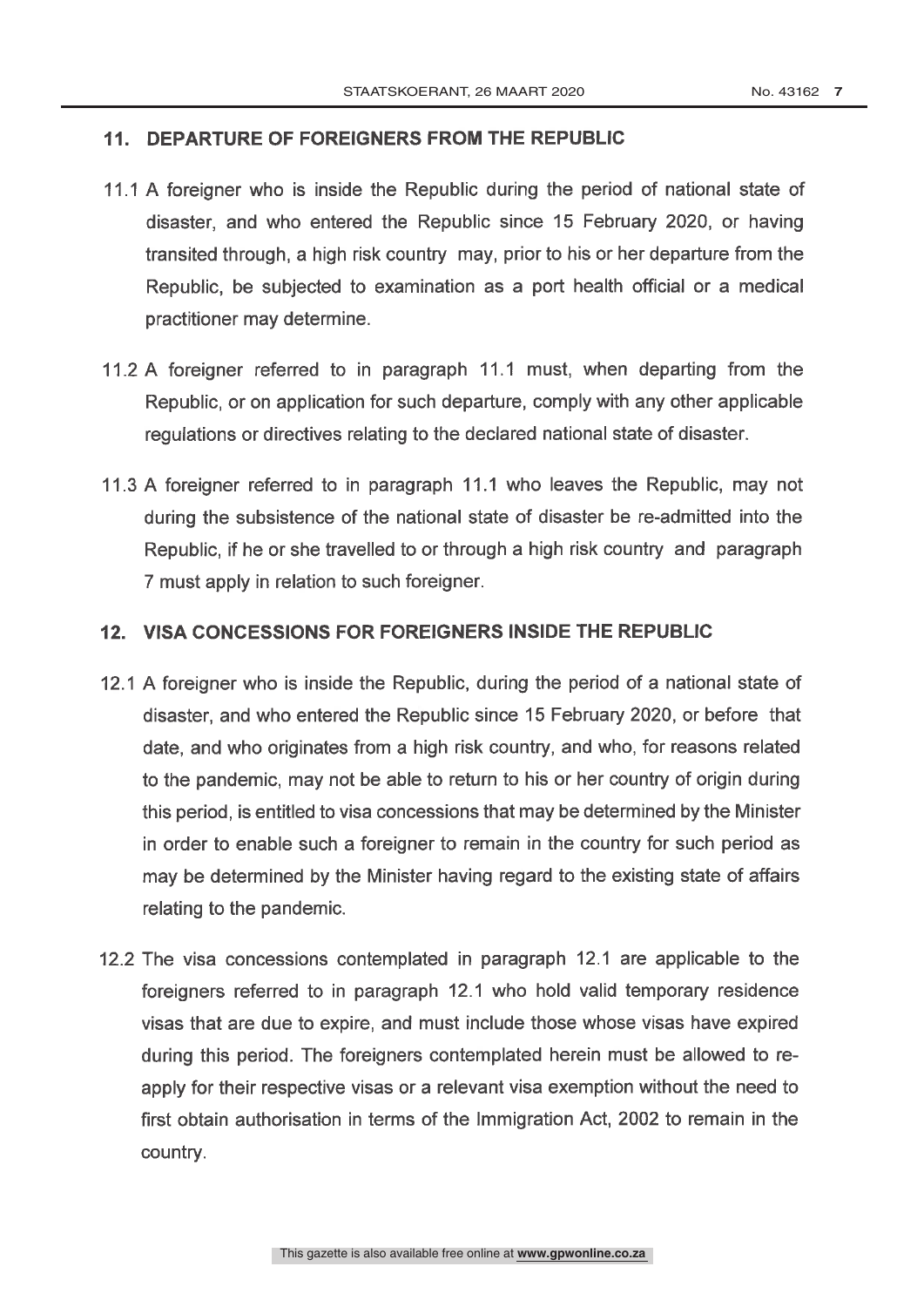- 12.3 The applicants referred to in paragraph 12.2 may be issued with visas valid until 31 July 2020 and where the applicant is unable to meet one or more of the prescribed requirements for any temporary residence visa, he or she may, in terms of section  $31(2)(c)$  of the Immigration Act, 2002 apply to the Minister, in the manner prescribed in the Immigration Regulations, 2014 to waive such requirement.
- 12.4 A person whose visitor's visa, issued in terms of section  $11(1)(a)$  of the Immigration Act, 2002 has reached its maximum validity period and is technically not renewable will be allowed to apply for the same visa with the same terms and conditions for a period not exceeding 90 days. No Change of status or conditions will be allowed.

### 13. AIRLINE CREW MEMBERS AND EMERGENCY MEDICAL RESCUE

- 13.1 A crew member of an airline who has been in, or who departed from, or transited through, a high risk country since 15 February 2020 may be allowed to land in the Republic without the need for a visa, and in accordance with the directions and regulations applicable to South African International Airports, and may, where required, be subjected to medical examination as a port health official may determine.
- 13.2 All currently applicable protocols with regard to emergency medical rescue will continue to apply.

### **14. DIPLOMATS**

- 14.1 Diplomats accredited to the Republic and their families will be allowed to travel through OR Tambo or Cape Town international airport, or any operational land port of entry: Provided that they will be subjected to extensive health risk assessment upon their return to the Republic.
- 14.2 Diplomats accredited to the neighbouring countries and their families
	- will be allowed to transit the Republic through O R Tambo or Cape Town  $(a)$ International Airports or any operational land port of entry to travel to and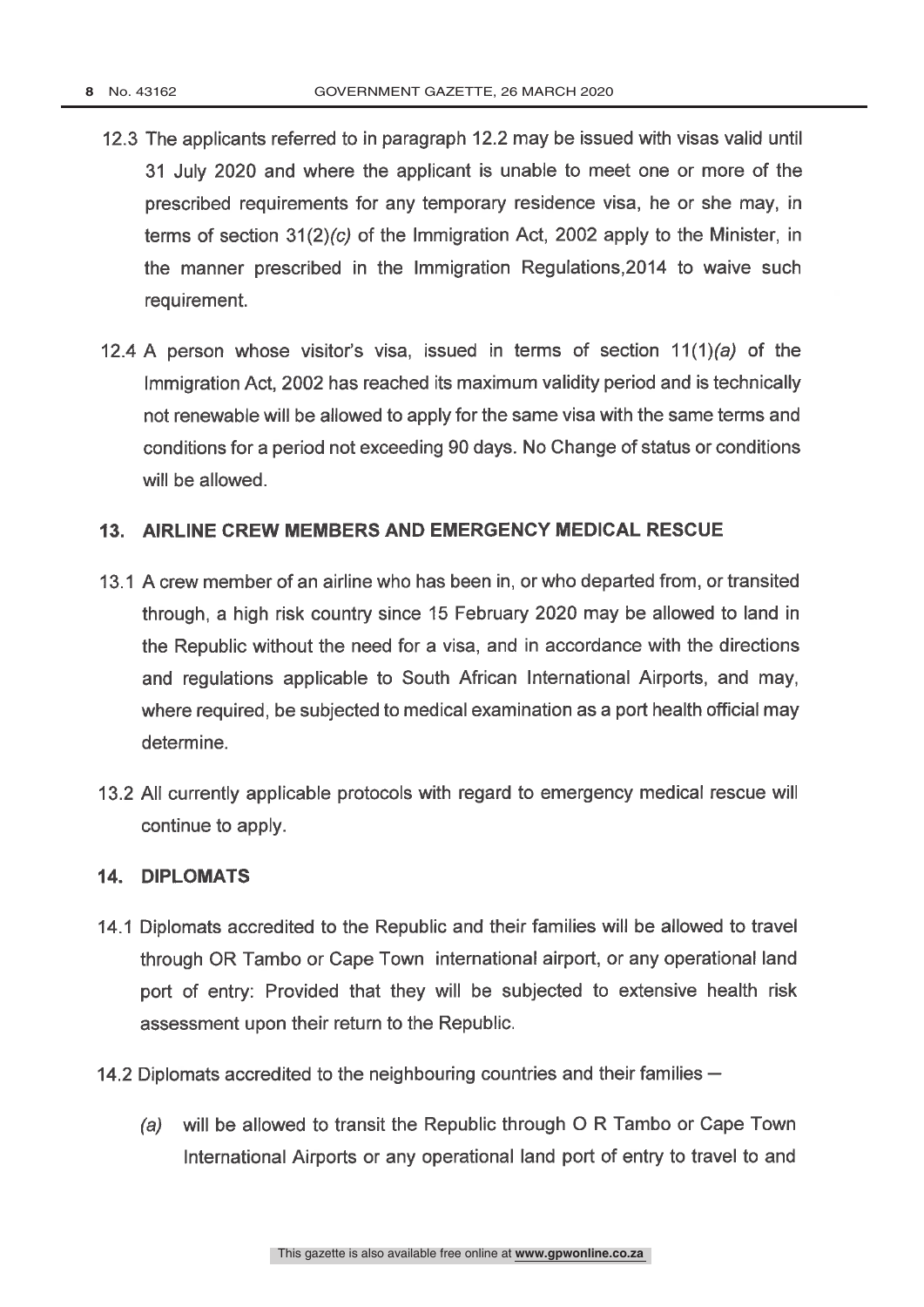from their countries of origin subject to extensive health risk assessment;  $\alpha$ r

(b) may, if required to have a visa to enter or transit the Republic, apply for long term multiple entry visa in terms of the Immigration Act, 2002 to enter the Republic.

#### **TRAVEL RESTRICTIONS FOR CITIZENS AND PERMANENT RESIDENTS**  $15.$

- 15.1 South African citizens and permanent residents are advised, for the duration of the national state of disaster, and subject to further advisories, other applicable regulations or directives to-
	- (a) refrain from non- essential travel to high risk countries: and
	- (b) exercise caution in relation to any other travel outside the Republic.
- 15.2 A South African citizen or a permanent resident who, for any reason, has been outside the Republic during the period of national state of disaster must for purposes of admission, upon his or her return to the Republic, be subjected to prescribed screening or examination procedure as the immigration officer, in consultation with a port health official or medical practitioner may determine, and must be referred for isolation or quarantine, as the case may be.

### 16. CLOSURE OF SOME PORTS OF ENTRY

The ports of entry listed in Annexure "A" are closed for processing of any person who wishes to enter into, transit through or depart from, the Republic during the period of the national state of disaster.

### 17. NATIONAL LOCK-DOWN

17.1 Notwithstanding any provision in these directions, subject to applicable regulations, contingency measures, directives or exemptions (including repatriation of foreign nationals) relating to National Lock-Down in the Republic, during the period of National Lock-Down, as declared, no foreigner may be issued with a visa for purposes of travel into the Republic, and no person will be allowed entry into, or transit through, or departure from, the Republic.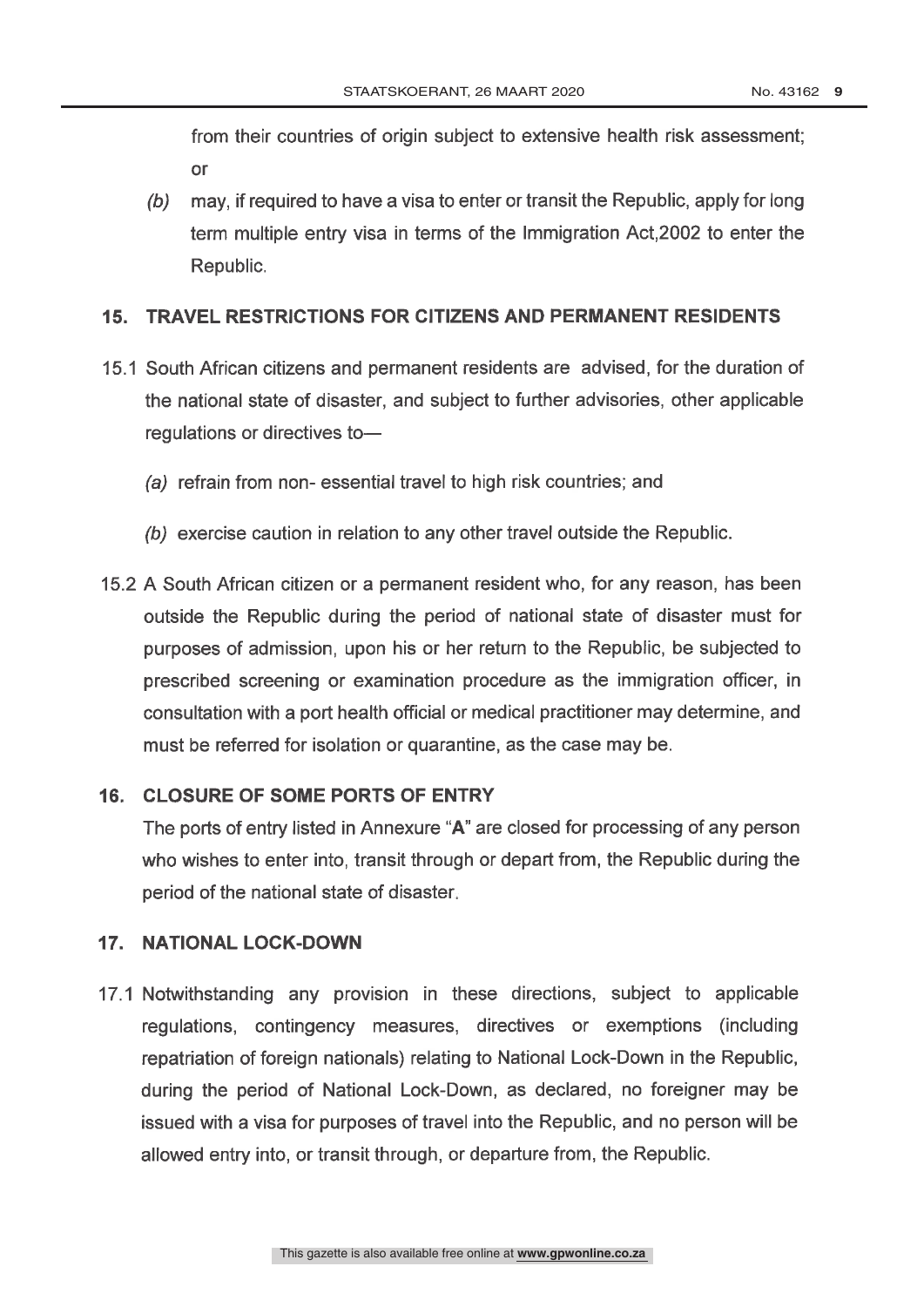- 17.2 All ports of entry in the Republic will be closed for processing of travellers who wish to enter into, transit, or depart from the Republic, except where a specific exemption is granted.
- 17.3 The provisions of this paragraph apply for the duration of the period of National Lock-Down, and will include any period of extension thereto.

### Annexure "A" List of closed ports of entry

#### $1.$ **SEA PORTS**

Mosselbay and Saldanha.

 $2.$ **LAND PORTS** 

| <b>NEIGHBORING</b><br><b>COUNTRY</b> | <b>THE</b><br><b>PROVINCE</b><br>IN<br>OF SOUTH<br><b>REPUBLIC</b><br><b>AFRICA</b> | <b>NAME</b><br><b>OF</b><br><b>PORT</b><br><b>(REPUBLIC</b><br>OF<br><b>SOUTH</b><br><b>AFRICA)</b> |
|--------------------------------------|-------------------------------------------------------------------------------------|-----------------------------------------------------------------------------------------------------|
| <b>REPUBLIC</b><br><b>OF</b>         | Limpopo                                                                             | Zanzibar                                                                                            |
| <b>BOTSWANA</b>                      | Limpopo                                                                             | Platjan                                                                                             |
|                                      | Limpopo                                                                             | <b>Pontdrift</b>                                                                                    |
|                                      | Limpopo                                                                             | Stockpoort                                                                                          |
|                                      | <b>North West</b>                                                                   | Derdepoort                                                                                          |
|                                      | <b>North West</b>                                                                   | Swartkopfontein Gate                                                                                |
|                                      | <b>North West</b>                                                                   | <b>Bray</b>                                                                                         |
|                                      | <b>North West</b>                                                                   | Makopong                                                                                            |
|                                      | <b>North West</b>                                                                   | Makgobistad                                                                                         |
|                                      | <b>Northern Cape</b>                                                                | <b>MC Carthys Rest</b>                                                                              |
|                                      | Northern Cape                                                                       | <b>Middelputs</b>                                                                                   |
|                                      | <b>Northern Cape</b>                                                                | <b>Gemsbok</b>                                                                                      |
|                                      | <b>Northern Cape</b>                                                                | <b>TweeRivieren</b>                                                                                 |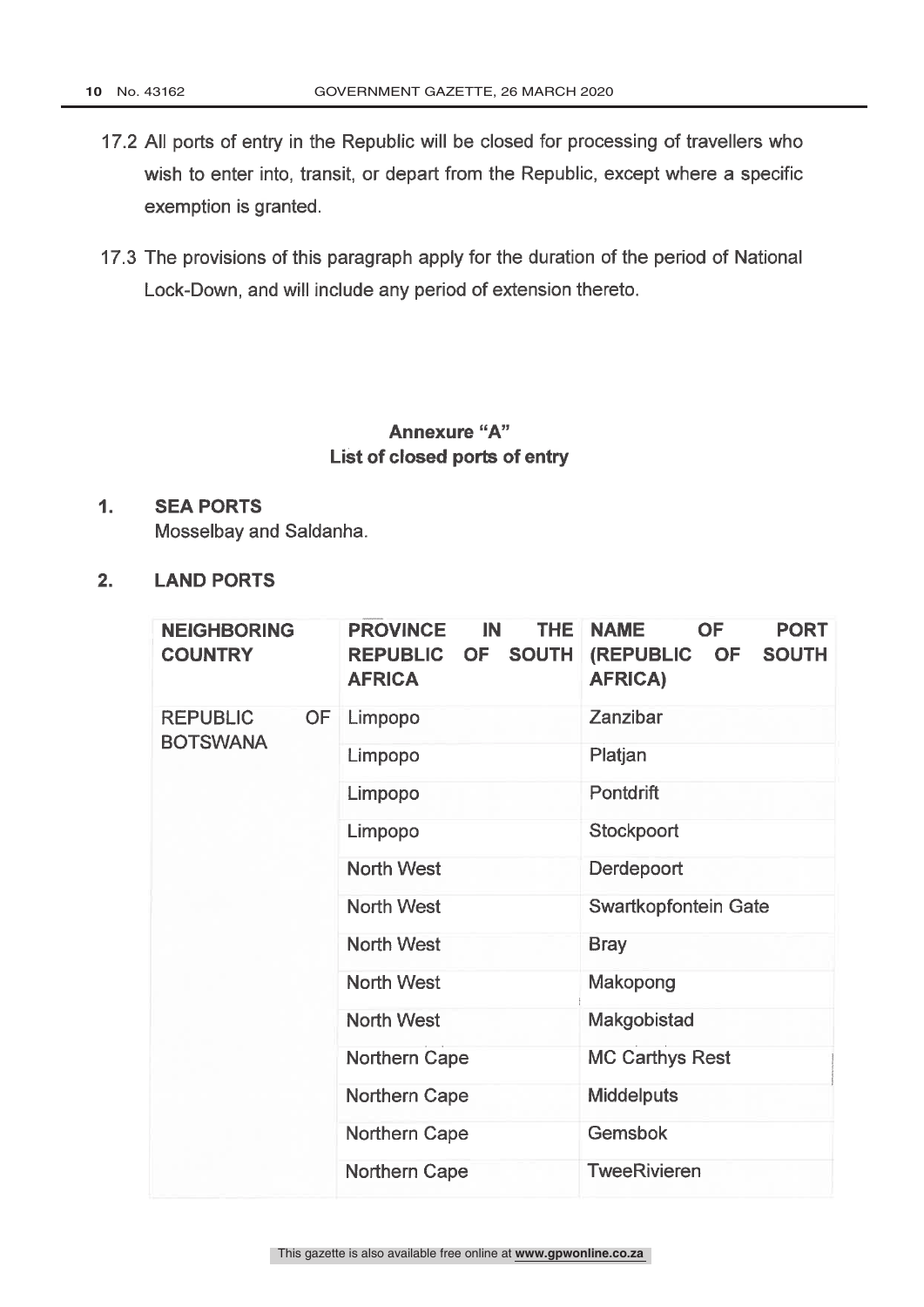| <b>KINGDOM</b>    | OF        | KwaZulu-Natal        | Onverwacht               |
|-------------------|-----------|----------------------|--------------------------|
| <b>ESWATINI</b>   |           | Mpumalanga           | <b>Bothashoop</b>        |
|                   |           | Mpumalanga           | Emahlatini               |
|                   |           | Mpumalanga           | Josefsdal                |
|                   |           | Mpumalanga           | <b>Nerston</b>           |
|                   |           | <b>Mpumalanga</b>    | Waverly                  |
| <b>KINGDOM</b>    | <b>OF</b> | <b>Eastern Cape</b>  | <b>Ramatsilitso Gate</b> |
| <b>LESOTHO</b>    |           | <b>Eastern Cape</b>  | Ongeluksnek              |
|                   |           | <b>Eastern Cape</b>  | <b>Telle Brige</b>       |
|                   |           | <b>Free State</b>    | <b>Makhaleng Bridge</b>  |
|                   |           | <b>Free State</b>    | Peka Brige               |
|                   |           | <b>Free State</b>    | <b>Monantsa Pass</b>     |
|                   |           | <b>Free State</b>    | <b>Sepapus Gate</b>      |
|                   |           | <b>KwaZulu-Natal</b> | <b>Sani Pass</b>         |
|                   |           | <b>KwaZulu-Natal</b> | <b>Boesmansnek</b>       |
| <b>REPUBLIC</b>   | <b>OF</b> | <b>KwaZulu-Natal</b> | Kosi Bay                 |
| <b>MOZAMBIQUE</b> |           | Limpopo              | Giriyondo                |
|                   |           | Limpopo              | Pafuri                   |
| <b>REPUBLIC</b>   |           | OF Northern Cape     | <b>Alexander Bay</b>     |
| <b>NAMIBIA</b>    |           | Northern Cape        | Rietfontein              |
|                   |           | Northern Cape        | Onseepkans               |
|                   |           | <b>Northern Cape</b> | Sendelingsdrift          |